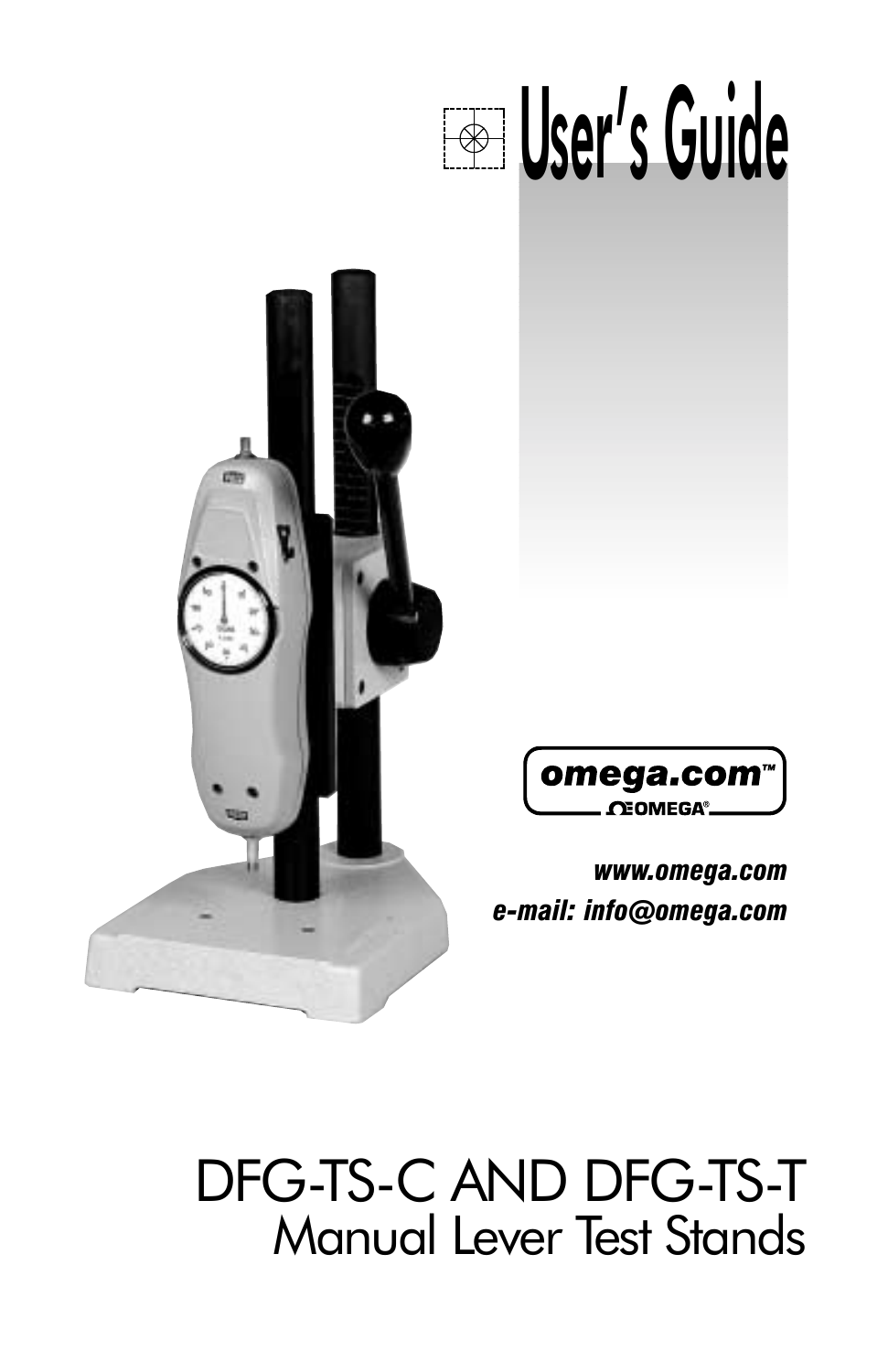

#### **OMEGAnet<sup>sM</sup> On-Line Service** Internet e-mail<br>http://www.omega.com info@omega.com **http://www.omega.com info@omega.com**

#### Servicing North America:

| USA:<br>ISO 9001 Certified            | One Omega Drive, Box 4047<br>Stamford, CT 06907-0047<br>TEL: (203) 359-1660<br>e-mail: info@omega.com                                                                                                           | FAX: (203) 359-7700                                                       |
|---------------------------------------|-----------------------------------------------------------------------------------------------------------------------------------------------------------------------------------------------------------------|---------------------------------------------------------------------------|
| Canada:                               | 976 Bergar<br>Laval (Quebec) H7L 5A1<br>TEL: (514) 856-6928<br>e-mail: canada@omega.com                                                                                                                         | FAX: (514) 856-6886                                                       |
|                                       | For immediate technical or application assistance:                                                                                                                                                              |                                                                           |
| <b>USA and Canada:</b>                | Sales Service: 1-800-826-6342 / 1-800-TC-OMEGA®<br>Customer Service: 1-800-622-2378 / 1-800-622-BEST®<br>Engineering Service: 1-800-872-9436 / 1-800-USA-WHEN®<br>TELEX: 996404 EASYLINK: 62968934 CABLE: OMEGA |                                                                           |
| Mexico:                               | TEL: (001) 800-826-6342<br>En Español: (001) 203-359-7803                                                                                                                                                       | FAX: (001) 203-359-7807<br>e-mail: espanol@omega.com<br>info@omega.com.mx |
|                                       | <b>Servicing Europe:</b>                                                                                                                                                                                        |                                                                           |
| <b>Benelux:</b>                       | Postbus 8034, 1180 LA Amstelveen, The Netherlands<br>TEL: +31 (0)20 6418405<br>Toll Free in Benelux: 0800 0993344<br>e-mail: nl@omega.com                                                                       | FAX: +31 (0)20 6434643                                                    |
| Czech Republic:                       | Rudé armády 1868, 733 01 Karviná 8<br>TEL: +420 (0)69 6311899<br>Toll Free in Czech Republic: 0800-1-66342                                                                                                      | FAX: +420 (0)69 6311114<br>e-mail: czech@omega.com                        |
| France:                               | 9, rue Denis Papin, 78190 Trappes<br>TEL: +33 (0)130 621 400<br>Toll Free in France: 0800-4-06342<br>e-mail: france@omega.com                                                                                   | FAX: +33 (0)130 699 120                                                   |
| Germany/Austria:                      | Daimlerstrasse 26, D-75392 Deckenpfronn, Germany<br>TEL: +49 (0)7056 3017<br>Toll Free in Germany: 0800 TC-OMEGA <sup>SM</sup><br>e-mail: germany@omega.com                                                     | FAX: +49 (0)7056 8540                                                     |
| United Kingdom:<br>ISO 9002 Certified | One Omega Drive, River Bend Technology Centre<br>Northbank, Irlam, Manchester<br>M44 5EX, England<br>TEL: +44 (0)161 777 6611<br>Toll Free in England: 0800 488 488<br>e-mail: sales@omega.co.uk                | FAX: +44 (0)161 777 6622                                                  |

It is the policy of OMEGA to comply with all worldwide safety and EMC/EMI regulations that apply. OMEGA is constantly pursuing certification of its products to the European New Approach Directives. OMEGA will add the CE mark to every appropriate device upon certification.

The information contained in this document is believed to be correct but OMEGA Engineering, Inc. accepts no liability for any errors it contains, and reserves the right to alter specifications without notice. **WARNING:** These products are not designed for use in, and should not be used for, patient connected applications.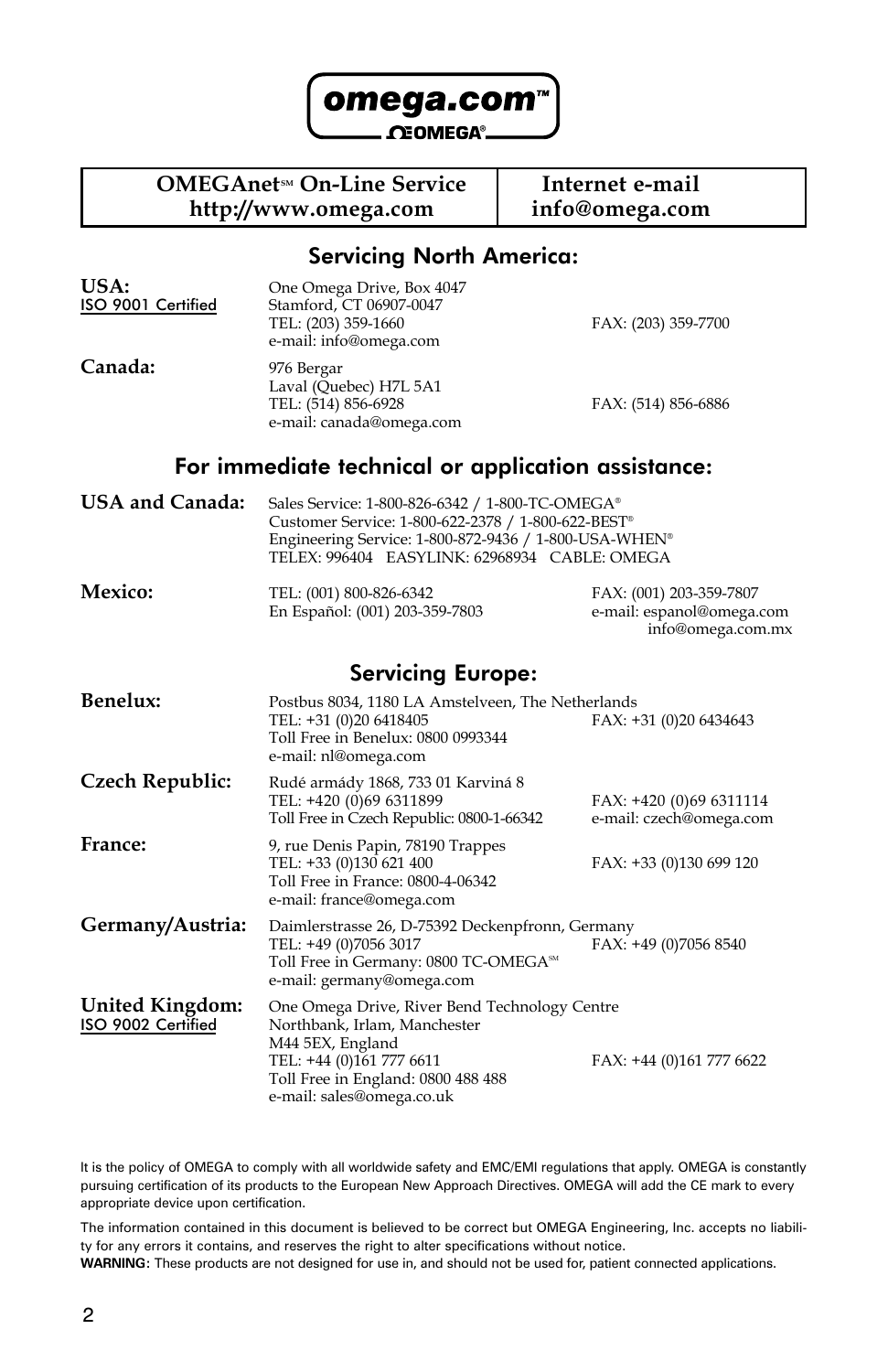## Introduction

All OMEGA force gauges are easily mounted any of the test stands. The combination of gauge and stand will create a high-precision, compact load tester for a wide range of applications. In addition, any model can be converted to any other model by following procedures in this manual.

**Model DFG-TS-C**, the factory standard configuration, is for a compression application. When you pull the lever arm down and toward you, the gauge will also come down and compress.

**Model DFG-TS-T** is configured for tension. When you pull the lever arm down and toward you, the gauge will move up and create tension.



#### Mounting the Gauge

- 1. Mount *digital gauges* to the stand using the screws supplied with the stand. (FIG. 2) When mounting *mechanical gauges* to the stand, hold the gauge firmly and unscrew the 4 screws in back, making sure the case does not separate. Hold gauge up to the AP-002 adapter plate (supplied), align plate and gauge holes and insert the 4 long screws supplied to attach gauge. Next, hold gauge/adapter plate up to the test stand mounting plate. Insert bolts supplied through the mounting plate into PEM nuts on the adapter plate. (FIG. 3)
- 2. Loosen the allen screw in the limit (A), adjust your stop position, and re-tighten the screw. *Support the gauge/mounting plate with your hand when moving the limit so the gauge will not fall to the base and be damaged!*
- 3. If desired, replace the regular mounting plate with the extender mounting plate to increase gauge/base clearance to 10 inches.

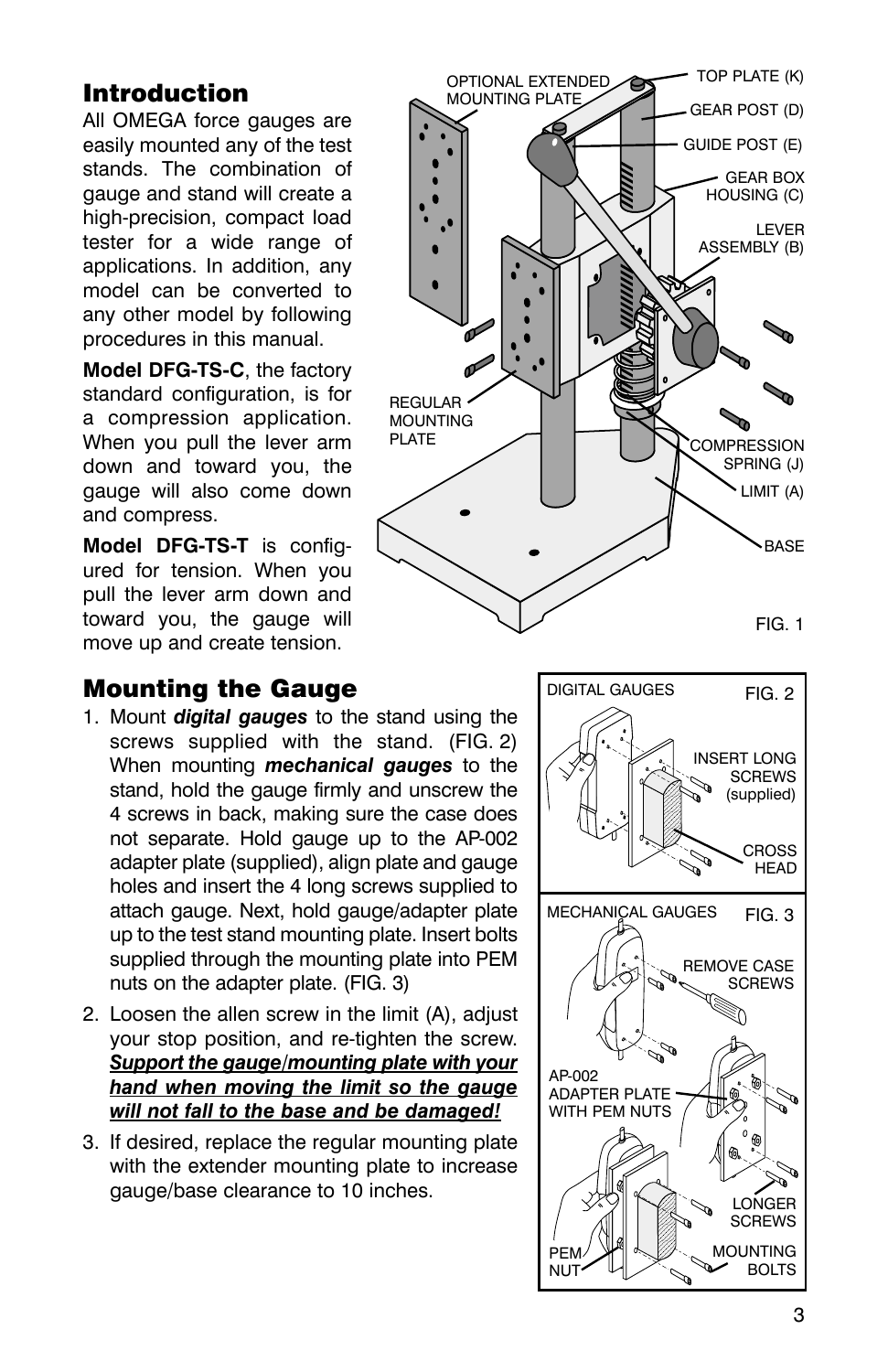# **Versatility**

The **DFG-TS** Manual test stand can be configured to meet the needs of any compression/tension application. The standard configuration, **DFG-TS-C**, is with the mounting plate to the front, lever to the right. Compression measurements are made by pulling the lever down and toward you.

The following conversions can be made to convert the **DFG-TS-C**, to right or left handed operation, to measure tension, or with the optional work table to horizontal operation. (The **DFG-TS-T**, tension model, may similarly be converted).

### Right or Left Handed Operation

Convert the stand to right or left handed use:

- 1. Remove the 4 screws holding the lever assembly (B) and pull out the assembly.
- 2. Mark the top side of the gearbox housing (C) and remove top plate (K).
- 3. Slide the gearbox housing (C) up and off the posts.
- 4. Turn the gearbox housing (C) over so that the top mark is down and the hole for the lever assembly is on the opposite side and slide back on the posts.
- 5. Replace the lever assembly and 4 screws.

#### Convert Compression to Tension

**DFG-TS-C**, standard model, may be converted to test for tension 3 different ways.

#### **Method A**

Simply unscrew the lever and re-locate to a different threaded hole (FIG. 4).

#### **Method B**

Remove the mounting plate and re-locate the mounting plate to the back of the gearbox housing. When you face the back of the stand and pull the lever arm down the gauge will move up (FIG 11 page 6).

#### **Method C**

Reverse the test stand posts. When you face the front of the test stand and pull the lever arm down the gauge will move up (FIG. 5).

- 1. Remove the 4 screws holding the lever assembly (B) and pull out the assembly.
- 2. Remove top plate (K) and slide the gearbox housing (C) up and off the posts.
- 3. Remove compression spring (J).

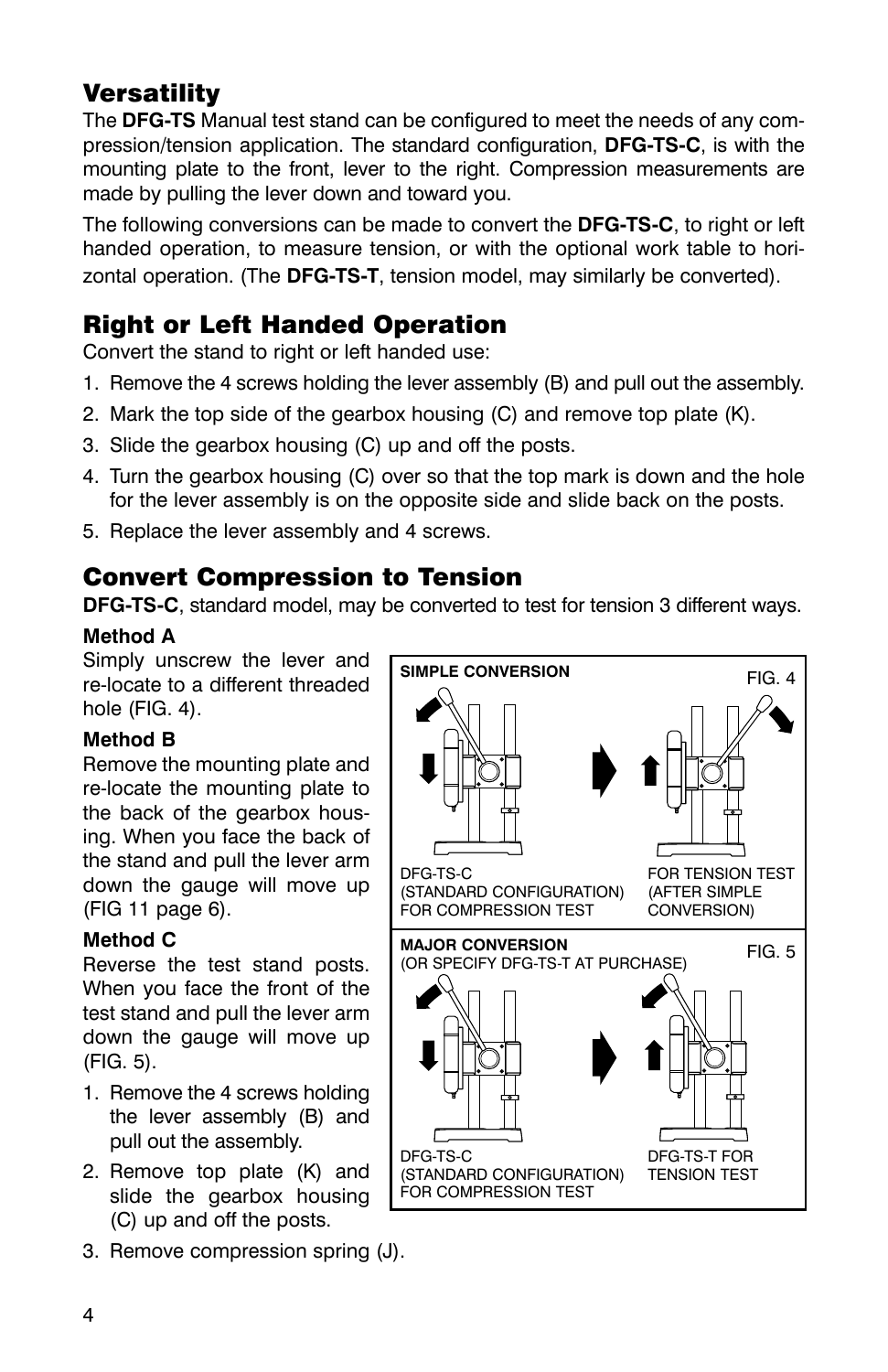

- 5. Tap out the posts with a rubber mallet.
- 6. Reverse the positions of the gear and guide posts and reinsert the posts being careful to align the small hole in the bottom of each post with the spring clip (H) near the large hole in the base (FIG. 7).
- 7. Replace and loosely tighten the post nuts (G).
- 8. Slide the gearbox housing (C) over the posts and replace the lever assembly (B) before completely tightening nuts to assure smooth operation.
- 9. Mount the gauge to test for tension. The stand has been converted to Model DFG-TS-T.



#### Dimensions DFG-TS





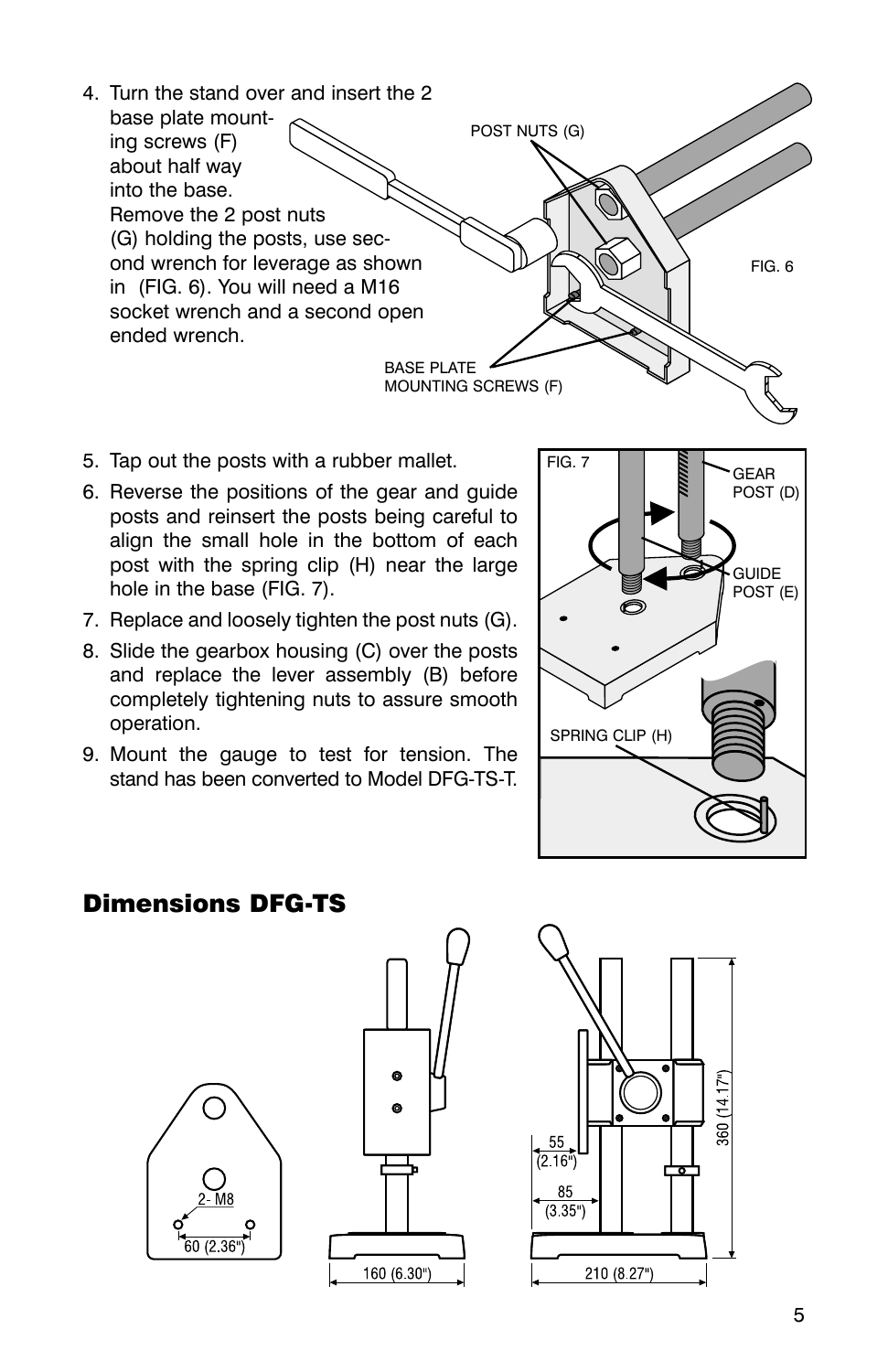# Oversize Objects

#### **Adding Spacers**

You can increase the distance between the gauge shaft and the test stand post. Spacers may be added between the mounting plate and the gearbox housing (C) using longer mounting screws.

#### **Extender Plate**

10" clearance may be obtained by installing the optional extender mounting plate (FIG. 10).

- 1. Remove the two screws holding the regular mounting plate and use them to install the extender mounting plate.
- 2. Install the gauge using the 4 longer screws and the 8 spacers included (2 spacers for each screw).



#### **Moving Mounting Plate**

Especially long or wide objects may be tested using the rear of the test stand. (FIG. 11 & 12)

- 1. Construct a bridge to accommodate wide objects or place the stand near the edge of a bench or table to test long items.
- 2. Remove the mounting plate and place on the rear of the gearbox housing  $(C)$ .
- 3. Unscrew the lever and replace it in a hole facing you.

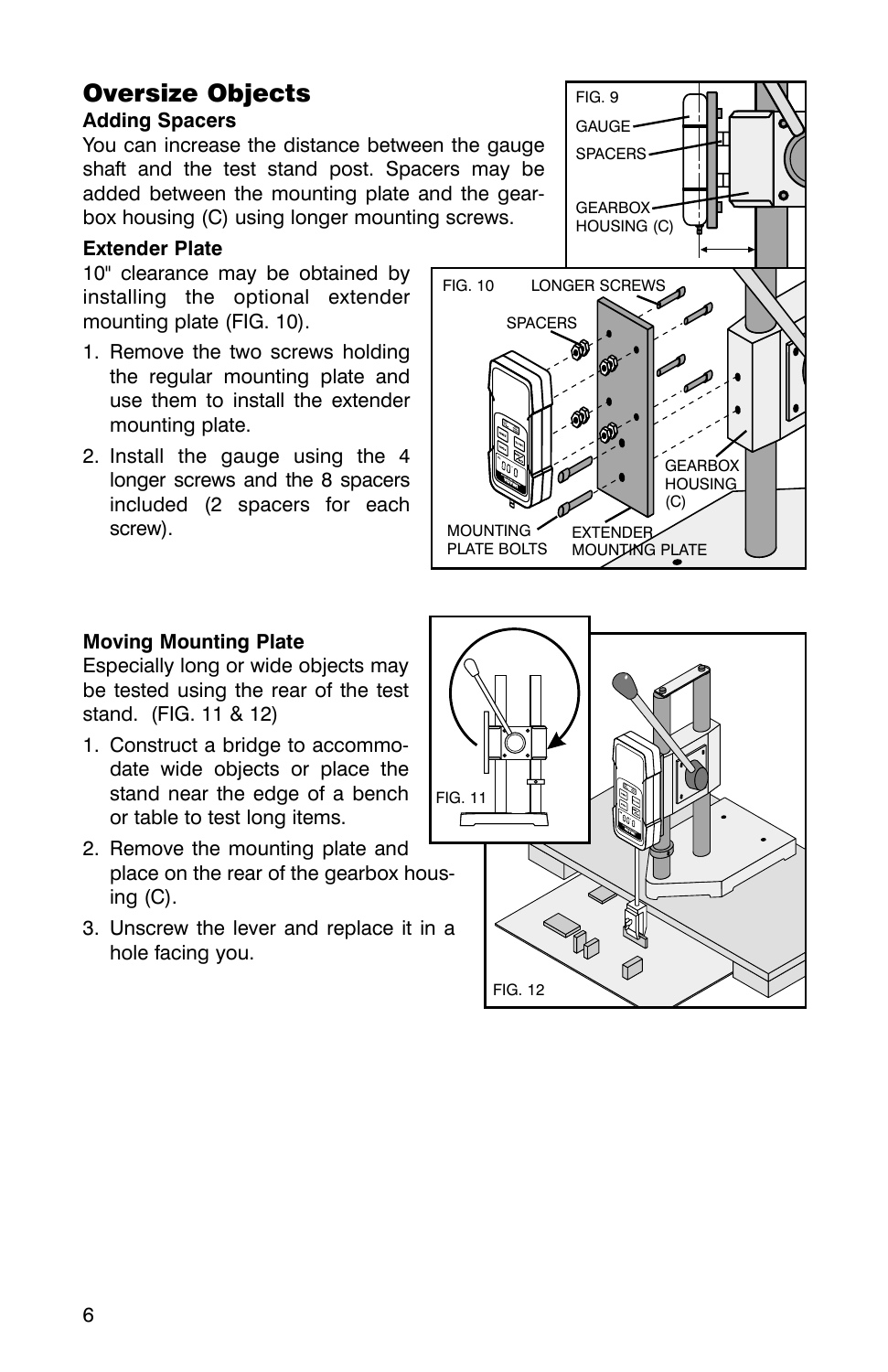

# **WARRANTY/DISCLAIMER**

OMEGA ENGINEERING, INC. warrants this unit to be free of defects in materials and workmanship for a period of **13 months** from date of purchase. OMEGA Warranty adds an additional one (1) month grace period to the normal **one (1) year product warranty** to cover handling and shipping time. This ensures that OMEGAís customers receive maximum coverage on each product.

If the unit should malfunction, it must be returned to the factory for evaluation. OMEGA's Customer Service Department will issue an Authorized Return (AR) number immediately upon phone or written request. Upon examination by OMEGA, if the unit is found to be defective it will be repaired or replaced at no charge. OMEGAís WARRANTY does not apply to defects resulting from any action of the purchaser, including but not limited to mishandling, improper interfacing, operation outside of design limits, improper repair, or unauthorized modification. This WARRANTY is VOID if the unit shows evidence of having been tampered with or shows evidence of being damaged as a result of excessive corrosion; or current, heat, moisture or vibration; improper specification; misapplication; misuse or other operating conditions outside of OMEGAís control. Components which wear are not warranted, including but not limited to contact points, fuses, and triacs.

**OMEGA is pleased to offer suggestions on the use of its various products. However, OMEGA neither assumes responsibility for any omissions or errors nor assumes liability for any damages that result from the use of its products in accordance with information provided by OMEGA, either verbal or written. OMEGA warrants only that the parts manufactured by it will be as specified and free of defects. OMEGA MAKES NO OTHER WARRANTIES OR REPRESENTATIONS OF ANY KIND WHATSOEVER, EXPRESSED OR IMPLIED, EXCEPT THAT OF TITLE, AND ALL IMPLIED WARRANTIES INCLUDING ANY WARRANTY OF MERCHANTABILITY AND FITNESS FOR A PARTICULAR PURPOSE ARE HEREBY DIS-CLAIMED. LIMITATION OF LIABILITY: The remedies of purchaser set forth herein are exclusive and the total liability of OMEGA with respect to this order, whether based on contract, warranty, negligence, indemnification, strict liability or otherwise, shall not exceed the purchase price of the component upon which liability is based. In no event shall OMEGA be liable for consequential, incidental or special damages.**

CONDITIONS: Equipment sold by OMEGA is not intended to be used, nor shall it be used: (1) as a "Basic Component" under 10 CFR 21 (NRC), used in or with any nuclear installation or activity; or (2) in medical applications or used on humans. Should any Product(s) be used in or with any nuclear installation or activity, medical application, used on humans, or misused in any way, OMEGA assumes no responsibility as set forth in our basic WARRANTY / DISCLAIMER language, and additionally, purchaser will indemnify OMEGA and hold OMEGA harmless from any liability or damage whatsoever arising out of the use of the Product(s) in such a manner.

# **RETURN REQUESTS / INQUIRIES**

Direct all warranty and repair requests/inquiries to the OMEGA Customer Service Department. BEFORE RETURNING ANY PRODUCT(S) TO OMEGA, PURCHASER MUST OBTAIN AN AUTHORIZED RETURN (AR) NUMBER FROM OMEGA'S CUSTOMER SERVICE DEPARTMENT (IN ORDER TO AVOID PROCESSING DELAYS). The assigned AR number should then be marked on the outside of the return package and on any correspondence.

The purchaser is responsible for shipping charges, freight, insurance and proper packaging to prevent breakage in transit.

FOR **WARRANTY** RETURNS, please have the following information available BEFORE contacting OMEGA:

- 1. P.O. number under which the product was PURCHASED,
- 2. Model and serial number of the product under warranty, and
- 3. Repair instructions and/or specific problems relative to the product.

FOR **NON-WARRANTY** REPAIRS, consult OMEGA for current repair charges. Have the following information available BEFORE contacting OMEGA:

- 1. P.O. number to cover the COST of the repair,
- 2. Model and serial number of product, and
- 3. Repair instructions and/or specific problems relative to the product.

OMEGAís policy is to make running changes, not model changes, whenever an improvement is possible. This affords our customers the latest in technology and engineering.

OMEGA is a registered trademark of OMEGA ENGINEERING, INC.

© Copyright 1996 OMEGA ENGINEERING, INC. All rights reserved. This document may not be copied, photocopied, reproduced, translated, or reduced to any electronic medium or machine-readable form, in whole or in part, without prior written consent of OMEGA ENGINEERING, INC.